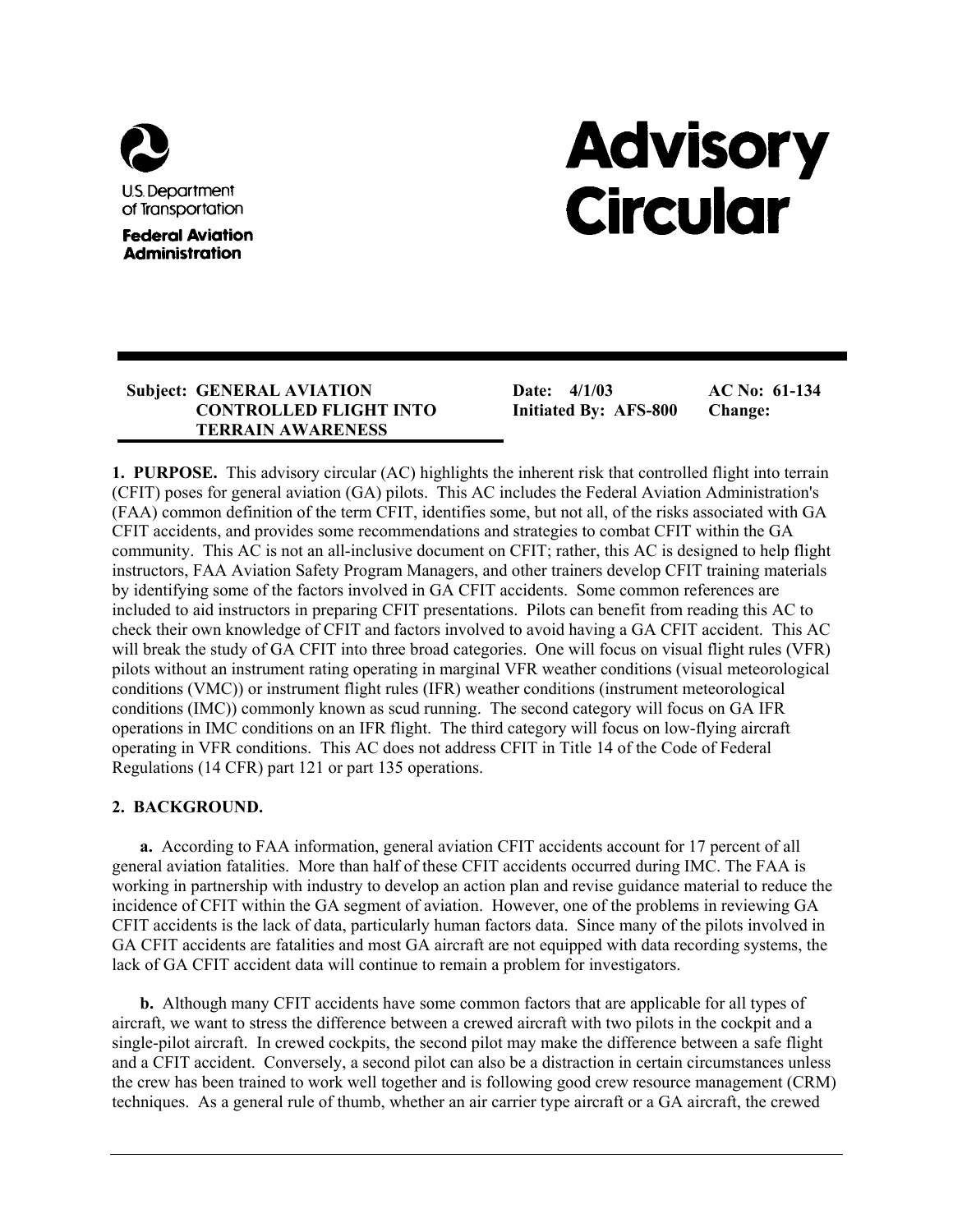aircraft is generally better equipped with more safety equipment, such as an autopilot, radar altimeter, or ground proximity warning system (GPWS) onboard, than a typical single-pilot, small GA aircraft.

**c.** Because a single-piloted, small GA aircraft is vulnerable to the same CFIT risks as a crewed aircraft but with only one pilot to perform all of the flight and decisionmaking duties, that pilot must be better prepared to avoid a CFIT type accident. In some cases, a GA pilot may be more at risk to certain CFIT type accidents because the pilot does not have the company management or government oversight that a corporate or commercial operator may be exposed to. Without such oversight, such as detailed standard operating procedures and higher mandatory safety requirements, it is the responsibility of the single-pilot to ensure he or she is well trained, qualified for the intended flight, meets all regulatory requirements for the flight, and has the self-discipline to follow industry recommended safety procedures that can minimize CFIT type accidents.

#### **3. RELATED 14 CFR REFERENCES.**

**a.** Part 91, sections 91.103, 91.119, 91.121, 91.123, 91.155, 91.175, 91.177, 91.179, 91.181, 91.515.

**b.** Part 97, Standard Instrument Approach Procedures.

#### **4. RELATED PUBLICATIONS.**

#### **a. Advisory Circulars.**

(1) The current version of AC 61-23C, Pilot's Handbook of Aeronautical Knowledge, may be purchased from the Superintendent of Documents, P.O. Box 371954, Pittsburgh, PA 15250-7954, or from U.S. Government Printing Office bookstores located in major cities throughout the United States.

(2) The current versions of the following ACs may be obtained at no cost from: Department of Transportation, Subsequent Distribution Office, Ardmore East Business Center, 3341 Q 75th Ave., Landover, MD 20785.

(a) AC 90-97, Use of Barometric Vertical Navigation (VNAV) for Instrument Approach Operations Using Decision Altitude.

(b) AC 120-51D, Crew Resource Management Training.

**b. Manuals and Handbooks.** The current versions of the following documents may be purchased from the Superintendent of Documents, P.O. Box 371954, Pittsburgh, PA 15250-7954:

(1) Aeronautical Information Manual (AIM), especially paragraph 7-5-3, Obstructions to Flight, Appendix 2.

(2) Rotorcraft Flying Handbook (FAA-H-8083-21).

(3) Airplane Flying Handbook (FAA-H-8083-3).

# **c. Checklists.**

(1) Personal Minimums Checklist, <http://flysafe.faa.gov/Flysafe/pclvideo/default.htm>

(2) Flight Safety Foundation, CFIT Checklist, Appendix 1, and  $\langle \text{http://www.flightsafety.org/pdf/eff} \text{check.pdf} \rangle$ . To order a laminated copy, send a written request to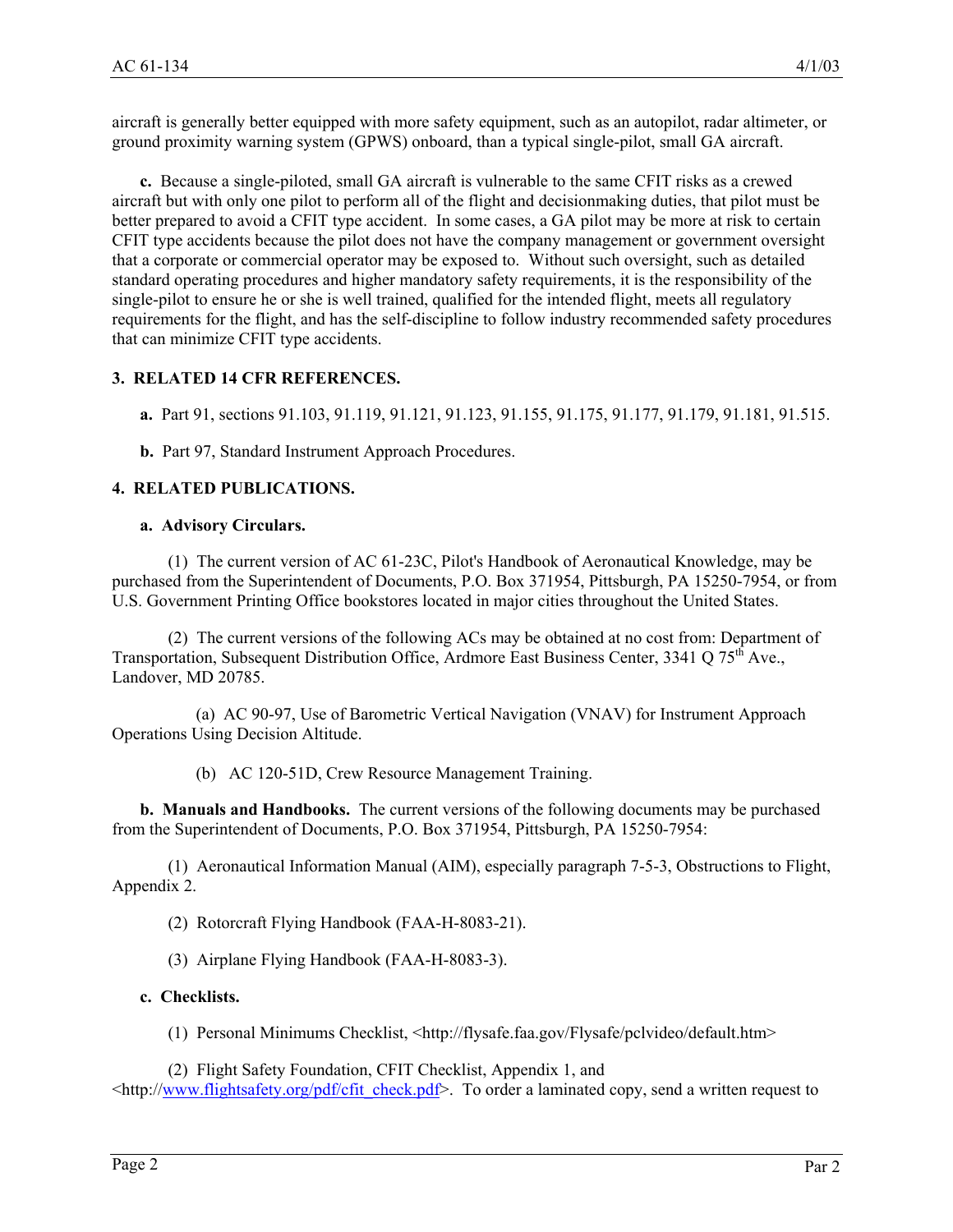The Director of Programs, Flight Safety Foundation, 601 Madison Street, Suite 300, Alexandria, VA 22314.

**d. Pilot Practical Test Standards.** The current versions of the these documents may be purchased from the Superintendent of Documents, P.O. Box 371954, Pittsburgh, PA 15250-7954.

**e. Controlled Flight Into Terrain, Education and Training Aid.** Historically, most of the research related to CFIT accidents and the development of recommended safety practices have been done for air carrier type operations. The Controlled Flight Into Terrain, Education and Training Aid, is a good example of such research done by industry and government. Produced by the Flight Safety Foundation, the International Civil Aviation Organization (ICAO), and the FAA, the aid provides a good history, lists common dangers, and provides some recommended means of combating CFIT accidents for air carrier operations. In addition, the document is a valuable resource for anyone developing a CFIT training course. The document is available on the FAA's Internet website at: <www.faa.gov/avr/afs/cfit/volume1/titlepg.pdf>

#### **5. DEFINITIONS.**

**a. Controlled Flight into Terrain (CFIT).** CFIT occurs when an airworthy aircraft is flown, under the control of a qualified pilot, into terrain (water or obstacles) with inadequate awareness on the part of the pilot of the impending collision.

**b. Loss of Control.** The term, loss of control, refers to emergency situations from which a pilot may have been able to recover but did not, such as problems with situation awareness, recovery from windshear, mishandling of an approach, and recovery from a stall.

**c. Situational Awareness.** As used in this AC, situational awareness means the pilot is aware of what is happening around the pilot's aircraft at all times in both the vertical and horizontal plane. This includes the ability to project the near term status and position of the aircraft in relation to other aircraft, terrain, and other potential hazards.

**d. Crewed Aircraft.** In this AC, crewed aircraft refers to an aircraft or flight operation in which more than one pilot is required by aircraft certification or type of operation.

**e. Single-Pilot Aircraft.** In this AC, single-pilot means only one pilot is required by the aircraft certification. Normally, only one pilot flies such an aircraft.

#### **6. SCOPE.**

**a.** In visual meteorological conditions, the pilot in command (PIC) is responsible for terrain and obstacle clearance (See and Avoid) whether operating under VFR or IFR. Although this AC addresses the issue of pilots operating under VFR in marginal VMC or IMC conditions, the FAA does not endorse or approve of pilots operating under VFR in IMC. The paragraphs dealing with such operations are only designed to highlight the risks of such operations. The FAA expects pilots to comply with the appropriate flight rules for all flight operations.

**b.** This AC addresses CFIT operations in the United States, only. Flight operations outside of the United States have added risks that can contribute to a CFIT accident. These risks include air traffic control (ATC) instructions from controllers to whom English is a second language or controllers with a limited ATC vocabulary. Other international factors include different types of altimeter settings, terrain elevation, runway data in units other than feet, and a general lack of knowledge with the international ICAO standards and country specific operating standards. U.S. pilots planning on operating outside the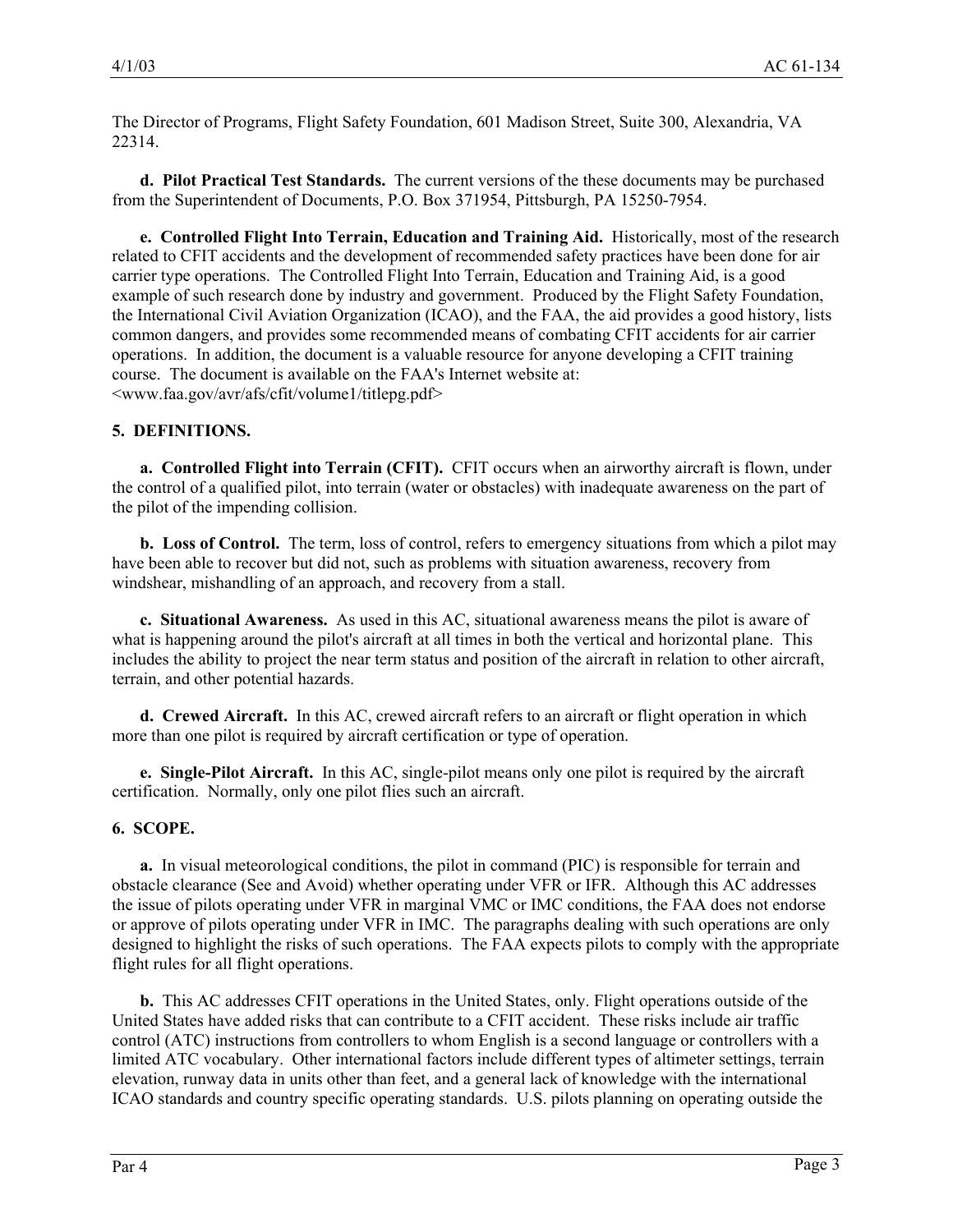United States need to carefully review the appropriate international requirements and operating procedures to ensure that an inadvertent mistake or failure to comply with local procedures does not result in a GA CFIT accident.

#### **7. TOP 10 RECOMMENDED INTERVENTION STRATEGIES.**

**a.** The following is a list of 10 safety recommendations from the FAA's and industry's Safer Skies: A Focused Safety Agenda, General Aviation Controlled Flight Into Terrain Joint Safety Implementation Team Report, February 2000. The list was derived from 55 ideas the CFIT Joint Safety Analysis Team (JSAT) developed after reviewing 195 GA CFIT accidents from 1993 and 1994. As the report noted, GA includes everything from pilot training, corporate, agricultural and external-load operations, fire-fighting, airborne surveillance, air shows, aircraft maintenance related flights, to personal and recreational flying. Types of aircraft vary from single-place home-builts to helicopters to business jets. GA aircraft also includes gliders, balloons, and aerial application aircraft. As the report says, GA is "...basically everything except the military and scheduled air carriers." Although some of the safety recommendations go beyond the capability of instructors or trainers interested in developing training materials for GA CFIT safety presentations or CFIT lesson plans, they all contain information that will improve CFIT safety in flight, on or near airports and obstructions.

#### **b. The CFIT JSAT's Top 10 Recommended Intervention Strategies.**

- (1) Increase pilot awareness on accident causes.
- (2) Improve safety culture within the aviation community.
- (3) Promote development and use of a low cost terrain clearance and/or a look ahead device.

(4) Improve pilot training (i.e., weather briefing, equipment, decision-making, wire and tower avoidance, and human factors.

- (5) Improve the quality and substance of weather briefs.
- (6) Enhance the flight review and/or instrument competency check.
- (7) Develop and distribute mountain-flying technique advisory material.
- (8) Standardize and expand use of markings for towers and wires.
- (9) Use high visibility paint and other visibility enhancing features on obstructions.
- (10) Eliminate the pressure to complete the flight where continuing may compromise safety.

#### **8. VFR-ONLY PILOTS OPERATING IN MARGINAL VFR/IMC CONDITIONS.**

**a.** Operating in marginal VFR/IMC conditions is more commonly known as scud running. According to National Transportation Safety Board (NTSB) and FAA data, one of the leading causes of GA accidents is continued VFR flight into IMC. As defined in 14 CFR part 91, ceiling, cloud, or visibility conditions less than that specified for VFR or Special VFR is IMC and IFR applies. However, some pilots, including some with instrument ratings, continue to fly VFR in conditions less than that specified for VFR. The result is often a CFIT accident when the pilot tries to continue flying or maneuvering beneath a lowering ceiling and hits an obstacle or terrain or impacts water. The accident may or may not be a result of a loss of control before the aircraft impacts the obstacle or surface. The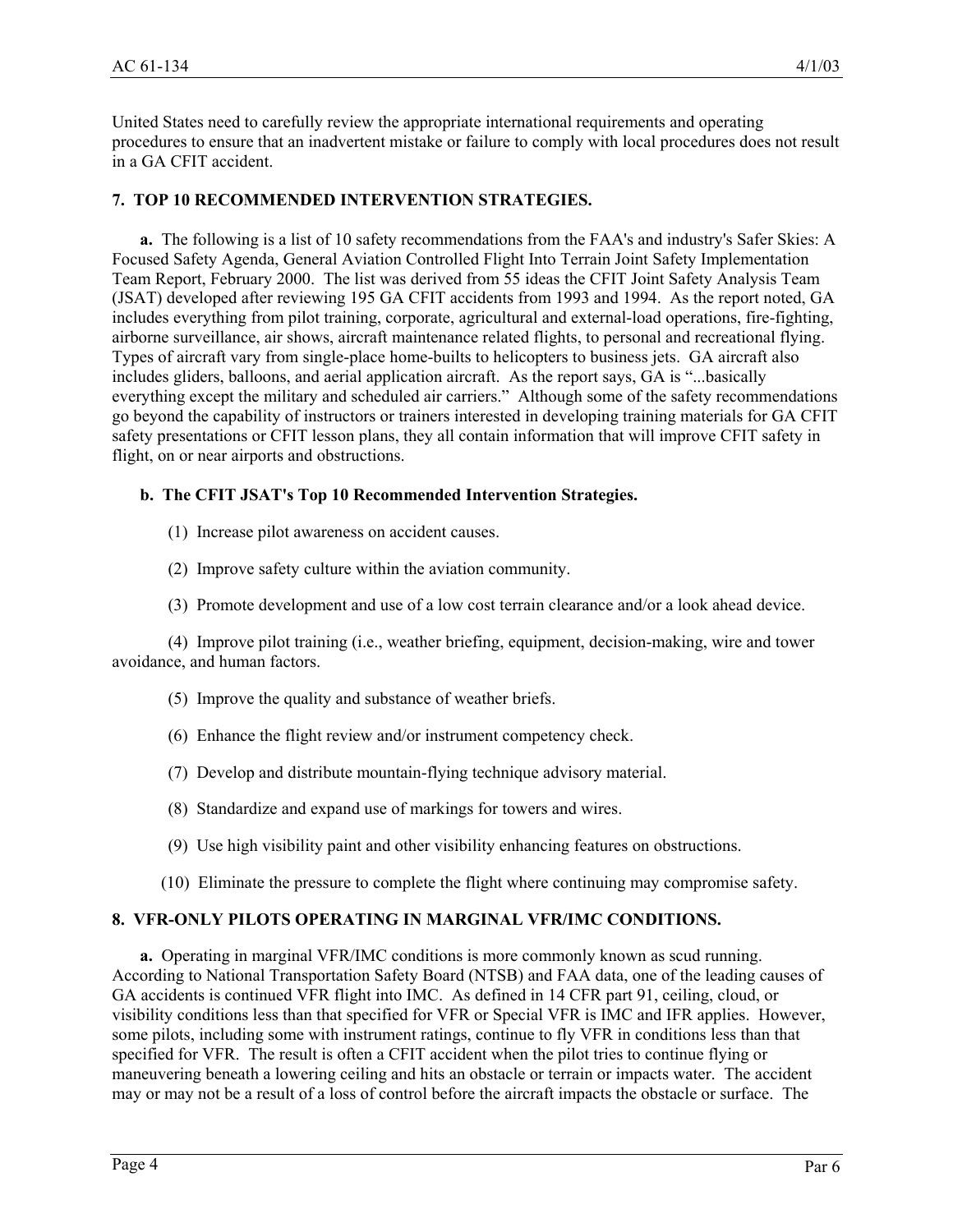importance of complete weather information, understanding the significance of the weather information, and being able to correlate the pilot's skills and training, aircraft capabilities, and operating environment with an accurate forecast cannot be emphasized enough.

**b.** Continued flight in reduced visual conditions compounded by night operations and/or overwater flight poses some risks. VFR pilots in reduced visual conditions may develop spatial disorientation and lose control, possibly going into a graveyard spiral, or descend to an unsafe altitude while trying to maintain visual contact with the surface. The pilot then impacts terrain, the surface, or an obstacle while trying to maneuver. The following are some of the CFIT risks associated with such flight.

(1) Loss of aircraft control.

(2) Loss of situational awareness.

(3) Reduced reaction time to see and avoid rising terrain or obstacles.

- (4) Inability of the pilot to operate the aircraft at its minimum controllable airspeed.
- (5) Getting lost or being off the preplanned flightpath and impacting terrain or obstacle.

(6) Reduced pilot reaction time in the event of an aircraft maintenance problem because of a low or lowering altitude.

(7) Failure to adequately understand the weather conditions that resulted in the reduced conditions.

- (8) Breakdown in good aeronautical decisionmaking.
- (9) Failure to comply with appropriate regulations.
- (10) Failure to comply with minimum safe altitudes.

(11) Increased risk of hitting one of many new low altitude towers installed for cellular telephones and other types of transmissions. This risk is especially great along major highways if VFR pilots try to follow a highway when lost or trying to stay under a lowering ceiling.

(12) Failure to turn around and avoid deteriorating conditions when first able.

**9. GA IFR OPERATIONS IN IMC CONDITIONS ON AN IFR FLIGHT.** These operations also pose special risks. Whether it is failure to follow safe takeoff and departure techniques, recommended en route procedures — which includes loss of situational awareness — or failure to maneuver safely to a landing, IFR operations can be dangerous for those not prepared to operate or not current and proficient in the IMC and IFR environments. Many of these accidents result in fatalities. Techniques or suggestions for avoiding some of these IFR risk factors include:

**a.** Importance of the pilot in command being qualified, current, and proficient for the intended flight.

**b.** Importance of the aircraft being properly equipped for the intended flight.

**c.** Having the proper charts and approach plates for the intended flight. VFR charts, although not required, should be onboard because they can provide important obstacle and terrain data for an IFR flight.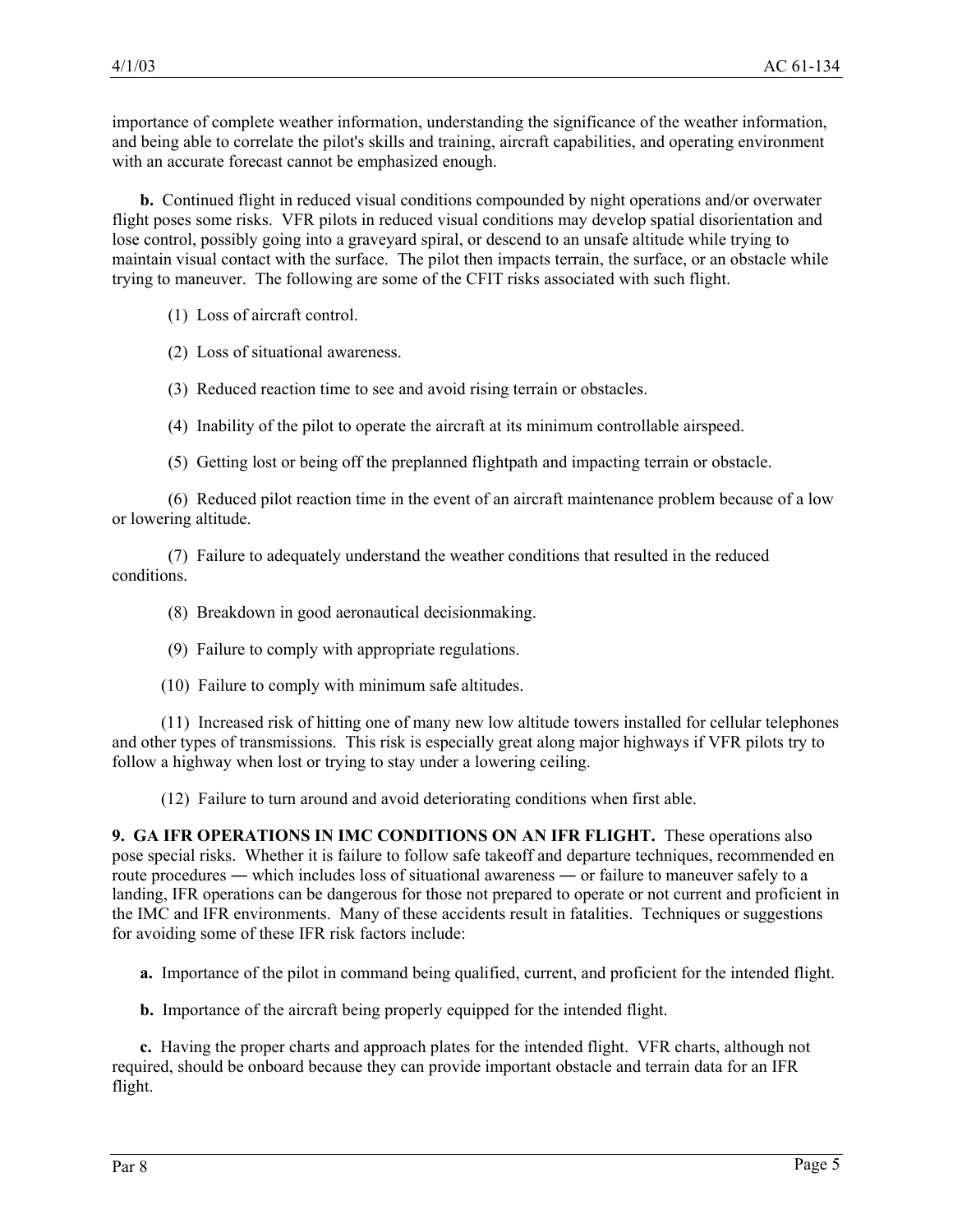**d.** Knowing the planned procedure well enough to know if air traffic is issuing an unsafe clearance or if the pilot flying, when a crewed aircraft, is not following the published procedure.

**e.** If in a crewed aircraft, both pilots have adequately briefed the flight and operation of the aircraft, including shared responsibilities.

**f.** Having complete weather data for the flight, including knowing where visual meteorological conditions exist or a safe alternative is since many GA aircraft flown IFR have limited range or speed to fly out of un-forecasted weather conditions.

**g.** Importance of maintaining situational awareness, both horizontal and vertical, throughout the flight to avoid flying into hazardous terrain or known obstacles.

**h.** Complete knowledge on how to operate all equipment onboard the aircraft. This includes the limitations and operations of new types of navigation equipment.

**i.** If a crewed aircraft, the crew is aware of and follows FAA and industry recommended crew resource management principles. If a single-piloted flight, the pilot knows to use all available resources including air traffic control to help ensure a safe flight as well as any onboard resource such as a passenger or onboard charts or manuals.

**j.** Pilot in command follows the rules for making a missed approach and is prepared to make a missed approach when conditions fall below minimums as specified in the regulations, company policy, pilot's personal minimums checklist, or the approach becomes destabilized.

**k.** Knowledge of minimum safe or sector altitudes and of the highest terrain in the area.

**l.** Pilot in command is aware of the risks involved when transitioning from visual to instrument or from instrument to visual procedures on takeoff or landing.

**m.** Pilot in command uses all available safety equipment installed in the aircraft and on the ground.

**n.** Pilot in command is aware of the risks involved in setting the aircraft's altimeter including inherent limitations of barometric altimeters.

**o.** Knowing the air traffic control system well enough to be proficient in it.

**p.** Knowing when not to fly.

**q.** Properly using an installed autopilot, if so equipped, to reduce pilot workload.

**r.** Proper use of checklists as outlined in the aircraft manual or if not listed, before reaching 1,000 feet above ground level (AGL) to minimize any distractions when operating close to the ground.

**s.** The importance of flying a stabilized approach. A common definition of a stabilized approach is maintaining a stable speed, descent rate, vertical flightpath, and configuration throughout the final segment of the approach. Although originally designed for turbojet aircraft, a stabilized approach is also recommended for propeller-driven aircraft. The idea is to reduce pilot workload and aircraft configuration changes during the critical final approach segment of an approach. The goal is to have the aircraft in the proper landing configuration, at the proper approach speed, and on the proper flightpath before descending below the minimum stabilized approach height. The following are recommended minimum stabilized approach heights.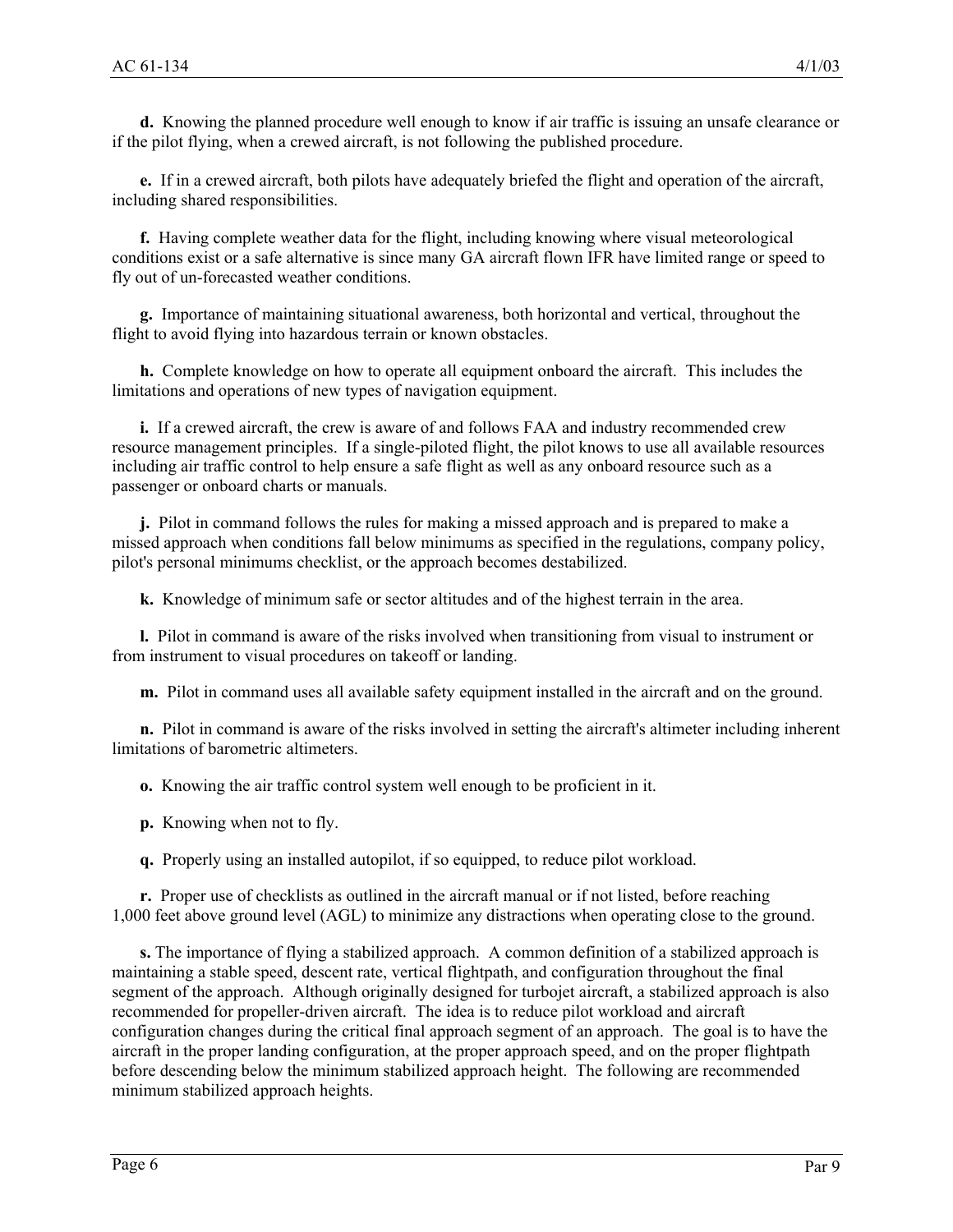- (1) 500 feet above the airport elevation during VFR weather conditions.
- (2) MDA or 500 feet above airport elevation, whichever is lower, for a circling approach.
- (3) 1,000 feet above the airport or touch down zone elevation during IMC.
- **t.** The increased CFIT risk of nonprecision approaches.
- **u.** The increased CFIT risk of high descent rates near the ground.

**v.** The importance of good communications between the pilot and air traffic control concerning any flight instruction or clearance. The old rule of asking for clarification whenever in doubt about any instruction or clearance applies.

**w.** The dangers of complacency for the single-pilot, as well as multi-piloted crews, when making routine flights.

**x.** The dangers of misunderstanding air traffic control instructions or accepting an incorrect clearance.

**y.** The dangers of not knowing the safe altitudes for your en route as well as your terminal area.

**10. LOW-FLYING AIRCRAFT OPERATING IN VFR CONDITIONS**. Although many of the factors listed previously apply to low-flying aircraft operating in VFR conditions, this is a special category for those pilots flying below minimum safe altitudes. Such operators include agriculture applicators and helicopter pilots who routinely operate near trees, telephone lines and power lines, or other such obstacles. In many cases, the pilot was aware of the obstacles but environmental factors such as time of day, minimal light, shadows, darkness, sun glare, cockpit blind spots, fatigue, or other such factors resulted in the pilot losing situational awareness and hitting an obstacle or impacting the ground. In some cases, pilots may have been aware of an obstacle, but because of some of these environmental factors, they were unable to avoid a collision because they did not see the danger in time or they saw the danger but failed to react in time to avoid an accident. Density altitude and aircraft performance limitations may also pose risk factors for such flights. These same factors can also result in a CFIT accident for someone flying in mountainous terrain. Some common low altitude CFIT factors are:

- **a.** Windshear and loss of flying speed.
- **b.** Density altitude.
- **c.** Failure to operate aircraft within operating limitations.

**d.** Failure to check an area from a safe altitude before descending into it (high reconnaissance and low reconnaissance).

**e.** Flying between hills or over rivers below hill tops can result in a CFIT accident if a power line or cable is strung between the hills. Not all such lines are marked or charted.

**f.** Flying up a box canyon and not being able to fly up and out of it before impacting terrain.

**g.** Flying over rising terrain that exceeds an aircraft's ability or performance to climb away from the terrain.

**h.** Errors in pilot judgement and decisionmaking.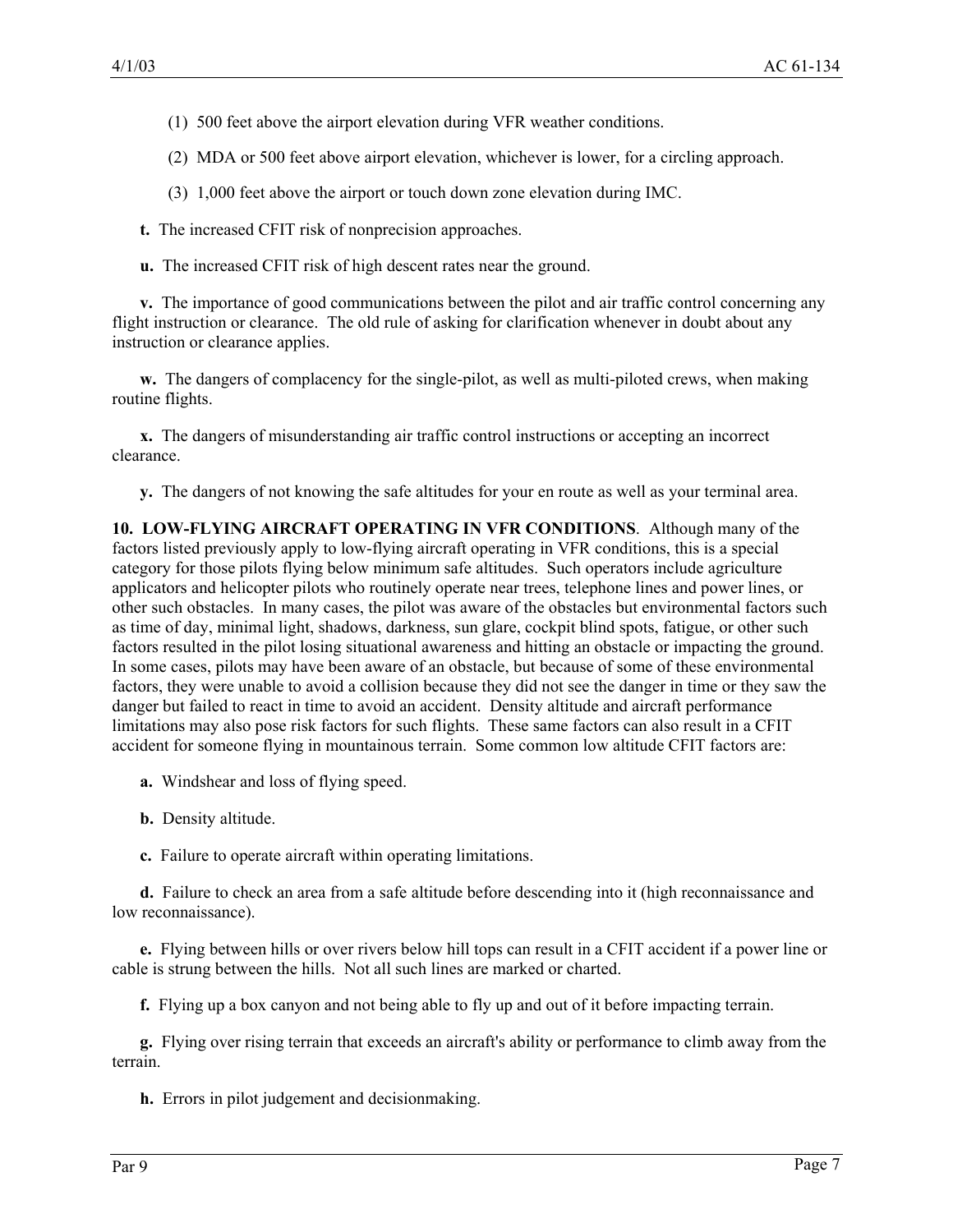**i.** Diversion of pilot attention.

**j.** Buzzing.

**k.** Crew distractions or a breakdown in crew resource management.

**l.** Operating in an unsafe manner.

**m.** Failure to maintain control of the aircraft when taking off or landing.

**n.** Failure to properly pre-plan the flight.

**o.** Operating in unfamiliar areas or depending upon untrained people to provide important flight data.

**p.** Not having an objective standard to make go-no go decisions for launching.

**q.** Failure to review all available data for the flight (particularly applicable to medical evacuation flights).

**r.** Lack of terrain knowledge and elevation of the highest obstacles within your immediate operating area.

**s.** Failure to properly plan your departure route when departing from unprepared areas such as helicopters or aircraft operating off an airport. Such factors include weight and balance, aircraft performance, height of obstacles, wind direction, trees, density altitude, rising terrain, length of takeoff area, and safe abort areas.

**11. AERONAUTICAL INFORMATON MANUAL (AIM), SECTION 5.** Potential Flight Hazards, paragraph 7-5-1, Accident Cause Factors, lists the following 10 most frequent cause factors for general aviation accidents that involve the PIC. The following list contains many of the same factors listed for CFIT accidents. This listing of major reasons why GA pilots continue to have accidents has remained constant over time. With the possible exception of subparagraph f, these factors can all be CFIT factors.

- **a.** Inadequate preflight preparation and/or planning.
- **b.** Failure to obtain and/or maintain flying speed.
- **c.** Failure to maintain directional control.
- **d.** Improper level off.
- **e.** Failure to see and avoid objects or obstructions.
- **f.** Mismanagement of fuel.
- **g.** Improper in-flight decisions or planning.
- **h.** Misjudgment of distance and speed.
- **i.** Selection of unsuitable terrain.
- **j.** Improper operation of flight controls.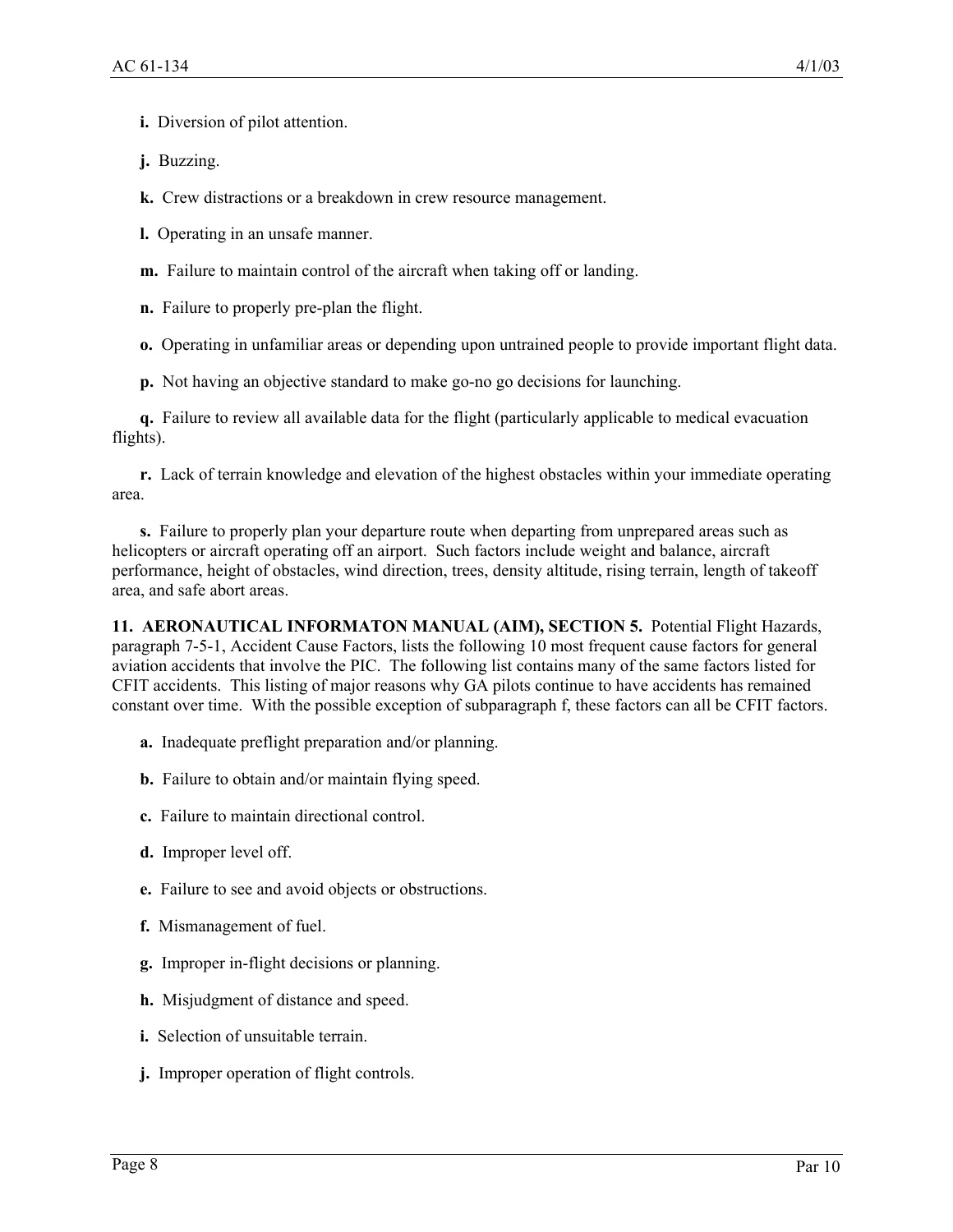**12. DECIDE MODEL.** Many CFIT accident reports discuss the lack of good decisionmaking on the part of the pilot or flight crew. The following D-E-C-I-D-E model is included in many manuals and books on decisionmaking.

- **a.** Detect change (or identify problem).
- **b.** Estimate significance (of the change).
- **c.** Choose the (best) objective or outcome.
- **d.** Identify options (that meet objective or desired outcome).
- **e.** Do best option.
- **f.** Evaluate (the outcome--if the outcome is not what is desired then do a new DECIDE model).

#### **13. TECHNICAL SOLUTIONS.**

**a.** The development of the first Ground Proximity Warning Systems (GWPS) has contributed to a marked decline in CFIT accidents in air carrier operations. The use of GWPS and the newer generation Terrain Awareness and Warning Systems (TWAS) in GA aircraft has the potential to provide a similar savings in lives and loss of GA aircraft. As noted in various CFIT documents, the proper use of terrain awareness and warning systems is important to their effectiveness. Pilots are expected to execute the proper emergency escape maneuvers when their ground warning system activates.

**b.** Title 14 CFR sections 91.223, 121.354, and 135.154 mandate the installation of terrain awareness warning systems in turbine-powered aircraft as outlined in the appropriate section. The type of operation also includes specific passenger seat requirements/limitations for the operations involved as well as the required type of equipment.

**c.** As digital-mapping systems combined with satellite positioning data become less expensive, GA pilots may soon be able to graphically see their horizontal and vertical location at all times. Expanded situational awareness should help pilots avoid some types of CFIT accidents. Then the challenge will be to eliminate descent type CFIT accidents during the landing phase of flight.

#### **14. SUMMARY.**

**a.** Controlled flight into terrain, normally occurs at speed with the result that many such accidents are fatal. A common thread throughout this AC is the importance of proper planning, good decisionmaking, and being able to safely operate the aircraft throughout is entire operating range. Since CFIT implies that the aircraft is operating properly, the main reason for such accidents is what is commonly called pilot error. Therefore, it is the pilot's responsibility to ensure that he or she is qualified for the flight, that the aircraft is properly equipped for the flight, and that the flight is flown according to the appropriate regulations and aircraft operating limitations. According to the CFIT, Education and Training Aid*,* about 25.0 percent of all accidents occur during the takeoff and initial climb segment of flight. Approximately 7.0 percent of the accidents occur during the climb portion. Only about 4.5 percent occur during cruise. About 19.5 percent occurs during descent and initial approach. But 41.4 percent of the accidents occur during final approach and landing. Takeoff, initial climb, final approach, and landing represent only about 6.0 percent of the total flight time of a given flight. But as these numbers point out, that 6.0 percent of a flight's total time can be deadly. Ground proximity warning systems and the newer terrain awareness and warning systems using GPS have the potential to reduce CFIT accidents on takeoffs and landings. These systems provide one more tool for pilots to use to increase their safety margin when operating close to terrain and obstacles. However, every pilot must know the limitations of his or her database and what objects are included in the database.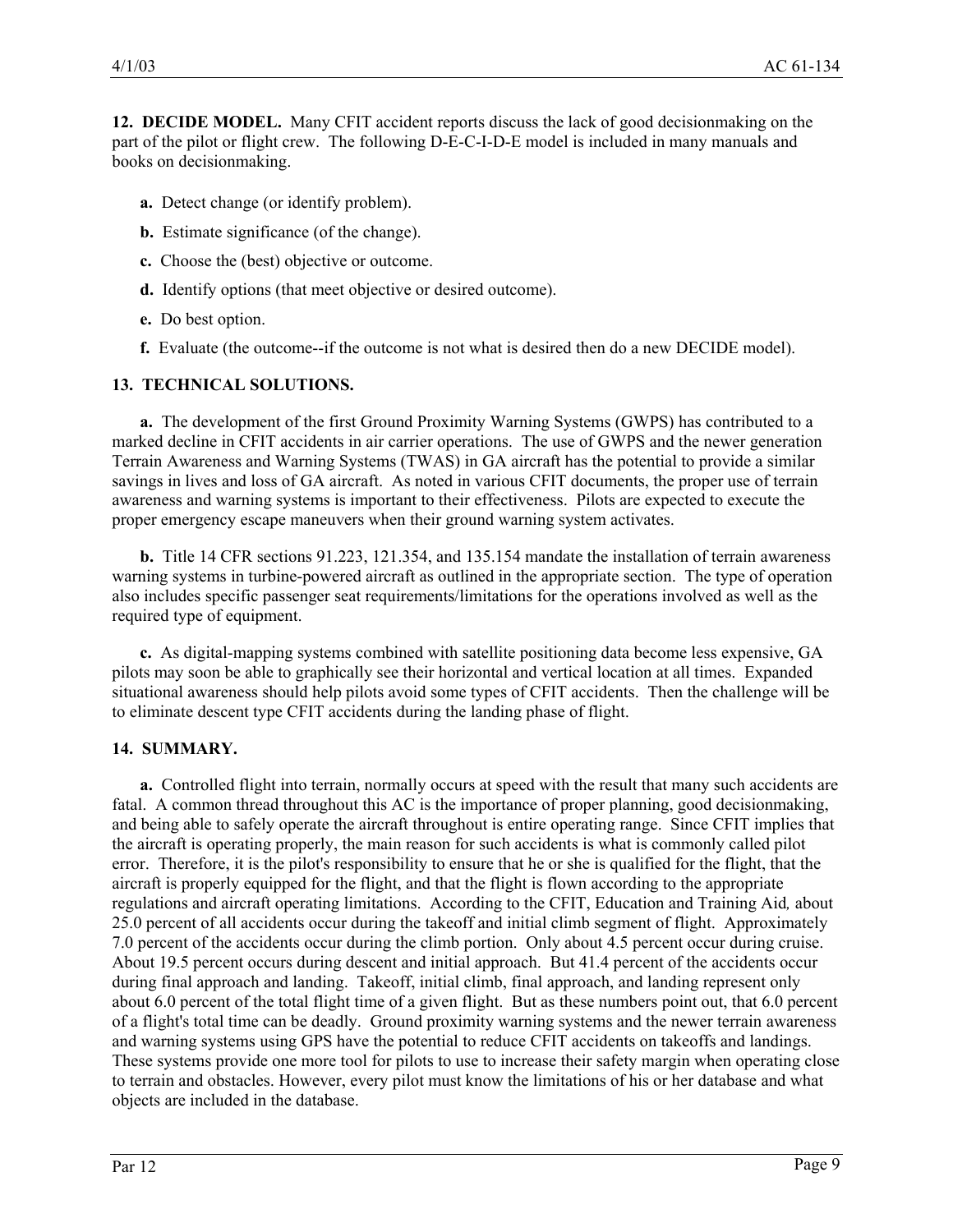**b.** The solution to combating CFIT accidents starts on the ground. Pilots need to properly prepare to safely execute the maneuvers required during takeoff, initial climb, final approach, and landing phases of flight. Whether VFR or IFR, each flight has critical flight segments. How the flight segments are planned for and handled determines, to a great extent, the safety of the flight. Appendix 1, Flight Safety Foundation's CFIT Checklist*,* provides one example of how to calculate CFIT risk. It states, "Use the checklist to evaluate specific flight operations and to enhance pilot awareness of the CFIT risk." Page 4 of the checklist tells how pilots can obtain copies of the checklist or reproduce it.

#### **c. Recommendations.**

(1) Noninstrument rated VFR pilots should not attempt to fly in IMC.

(2) Know and fly above minimum published safe altitudes. VFR: Fly a minimum of 1,000 feet above the highest terrain in your immediate operating area in nonmountainous areas. Fly a minimum of 2,000 feet in mountainous areas.

(3) If IFR, fly published procedures. Fly the full published procedure at night, during minimum weather conditions, or operating at an unfamiliar airport.

(4) Verify proper altitude, especially at night or over water, through use of a correctly set altimeter.

(5) Verify all ATC clearances. Question an ATC clearance that assigns a heading and/or altitude that, based upon your situational awareness, places the aircraft in a CFIT environment.

(6) Maintain situational awareness both vertically and horizontally.

(7) Comply with appropriate regulations for your specific operation.

(8) Don't operate below minimum safe altitudes if uncertain of position or ATC clearance.

(9) Be extra careful when operating outside the United States or in an area which you are not familiar.

(10) Use current charts and all available information.

- (11) Use appropriate checklists.
- (12) Know your aircraft and its equipment.

/s/ Louis C. Cusimano for James J. Ballough Director, Flight Standards Service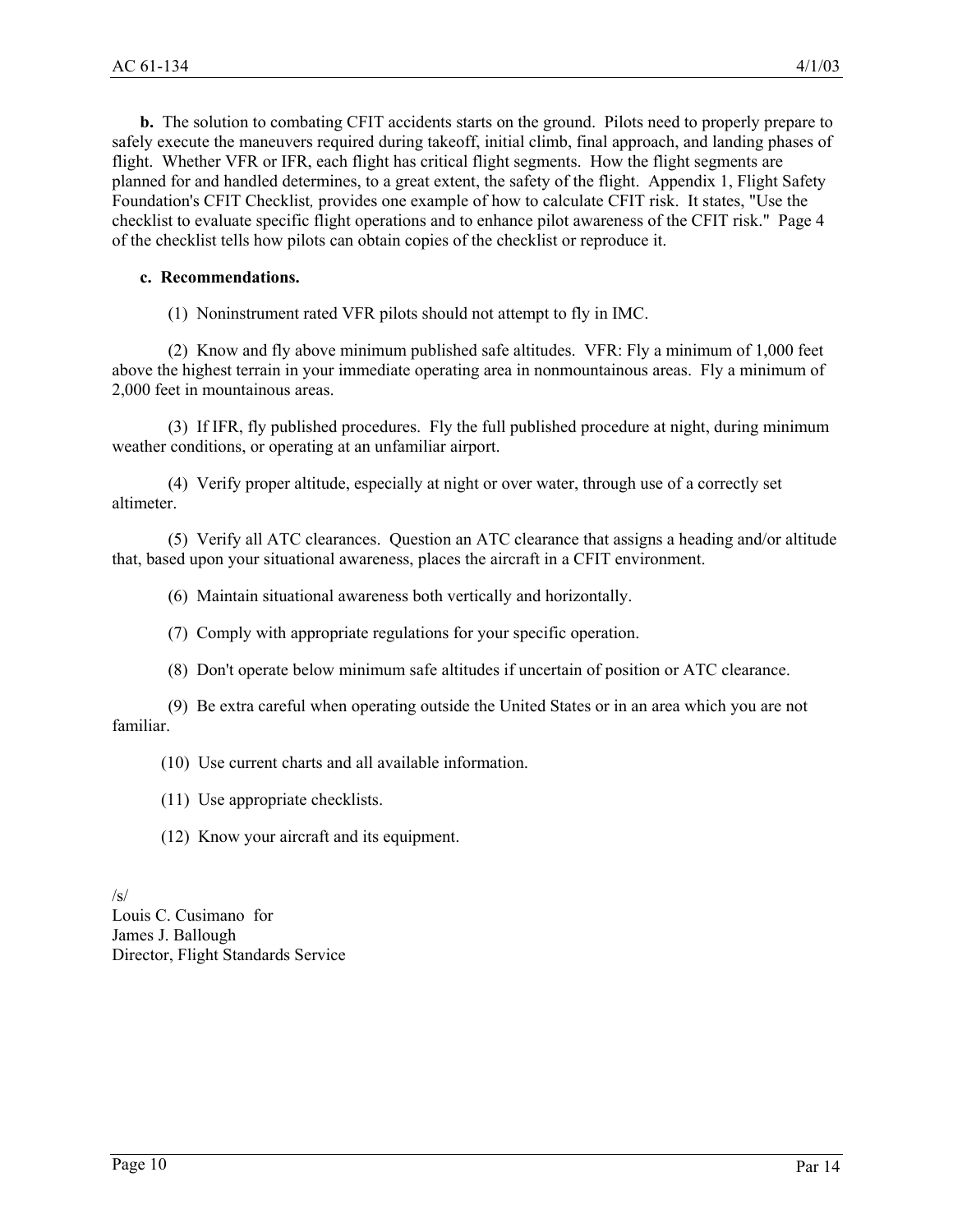# **APPENDIX 1. CFIT CHECKLIST**

# **Flight Safety Foundation CFIT Checklist Evaluate the Risk and Take Action**

Flight Safety Foundation (FSF) designed this controlled-flight-into-terrain (CFIT) risk-assessment safety tool as part of its international program to reduce CFIT accidents, which present the greatest risks to aircraft, crews and passengers. The FSF CFIT Checklist is likely to undergo further developments, but the Foundation believes that the checklist is sufficiently developed to warrant distribution to the worldwide aviation community.

Use the checklist to evaluate specific flight operations and to enhance pilot awareness of the CFIT risk. The checklist is divided into three parts. In each part, numerical values are assigned to a variety of factors that the pilot/operator will use to score his/her own situation and to calculate a numerical total.

In *Part I: CFIT Risk Assessment,* the level of CFIT risk is calculated for each flight, sector or leg. In *Part II: CFIT Risk-reduction Factors,* Company Culture, Flight Standards, Hazard Awareness and Training, and Aircraft Equipment are factors, which are calculated in separate sections. In *Part III: Your CFIT Risk,* the totals of the four sections in *Part II* are combined into a single value (a positive number) and compared with the total (a negative number) in *Part l: CFIT Risk Assessment* to determine your CFIT Risk Score. To score the checklist, use a nonpermanent marker (do not use a ball-point pen or pencil) and erase with a soft cloth.

# *Part I: CFIT Risk Assessment*

| <b>Section 1- Destination CFIT Risk Factors</b>               | Value | <b>Score</b>             |
|---------------------------------------------------------------|-------|--------------------------|
| <b>Airport and Approach Control Capabilities:</b>             |       |                          |
|                                                               |       | $\mathbb{R}$             |
|                                                               |       | $\overline{\phantom{a}}$ |
|                                                               |       |                          |
| <b>Expected Approach:</b>                                     |       |                          |
|                                                               |       |                          |
|                                                               |       |                          |
| Nonprecision approach with the approach slope from the FAF to |       | $\overline{\phantom{a}}$ |
|                                                               |       |                          |
|                                                               |       |                          |
| <b>Runway Lighting:</b>                                       |       |                          |
| <b>Controller/Pilot Language Skills:</b>                      |       |                          |
|                                                               |       |                          |
|                                                               |       |                          |
| Departure:                                                    |       |                          |
| <b>Destination CFIT Risk Factors Total</b>                    |       | $(-)$                    |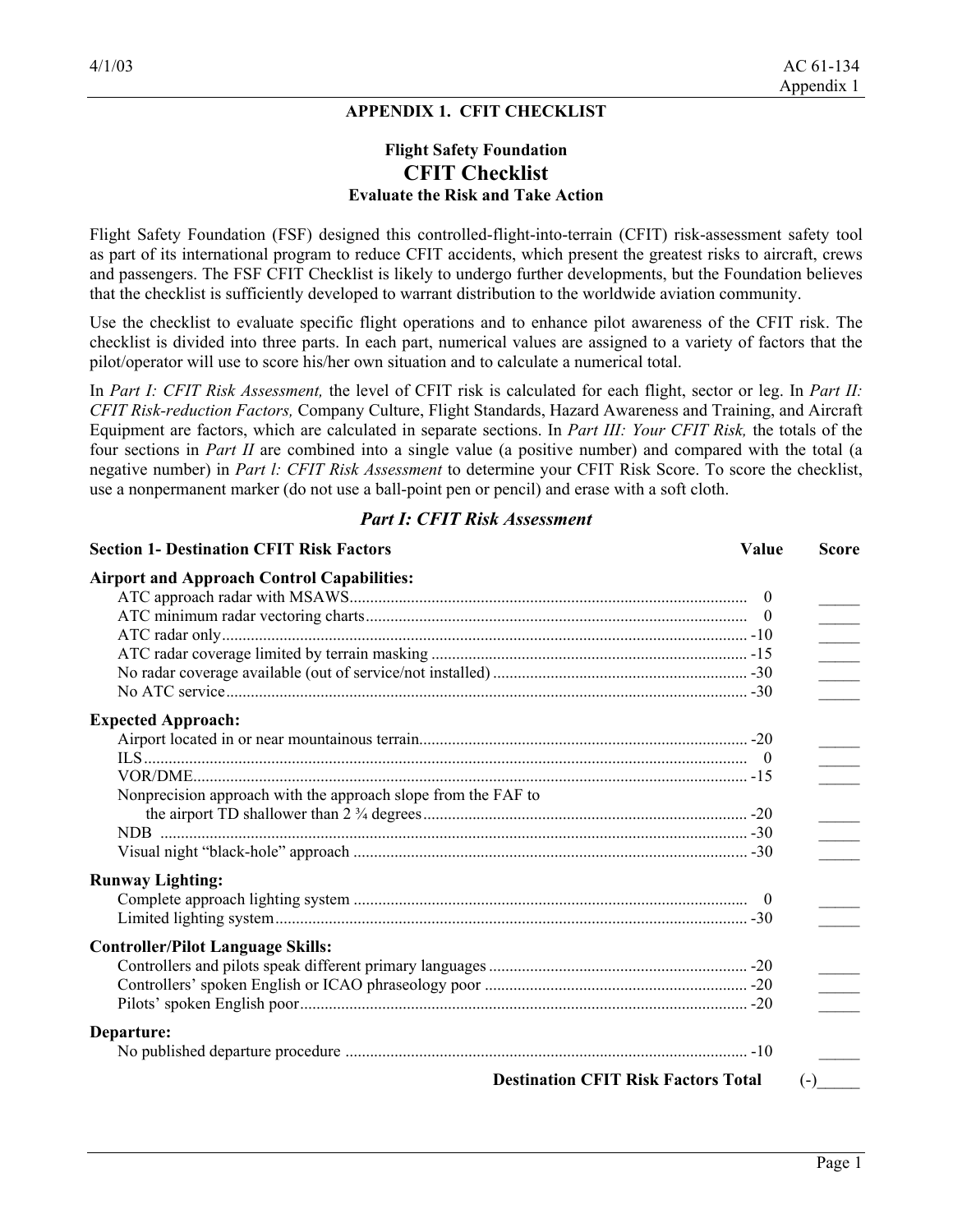# **APPENDIX 1. CFIT CHECKLIST - Continued**

| <b>Section 2 – Risk Multiplier</b>                                                    | Value | <b>Score</b>                 |
|---------------------------------------------------------------------------------------|-------|------------------------------|
| Your Company's Type of Operation (select only one value):                             |       |                              |
|                                                                                       |       |                              |
|                                                                                       |       | $\mathcal{L}_{\text{max}}$ . |
|                                                                                       |       | $\mathcal{L}$                |
|                                                                                       |       | $\overline{\phantom{a}}$     |
|                                                                                       |       | $\overline{\phantom{a}}$     |
|                                                                                       |       | $\mathcal{L}$                |
|                                                                                       |       | $\mathcal{L}^{\mathcal{L}}$  |
|                                                                                       |       |                              |
|                                                                                       |       |                              |
| Departure/Arrival Airport (select single highest applicable value):                   |       |                              |
|                                                                                       |       |                              |
|                                                                                       |       |                              |
|                                                                                       |       | $\overline{a}$               |
|                                                                                       |       | $\mathcal{L}(\mathcal{L})$   |
|                                                                                       |       |                              |
|                                                                                       |       |                              |
|                                                                                       |       |                              |
|                                                                                       |       |                              |
| Weather/Night Conditions (select only one value):                                     |       |                              |
|                                                                                       |       |                              |
|                                                                                       |       |                              |
|                                                                                       |       |                              |
| Crew (select only one value):                                                         |       |                              |
|                                                                                       |       |                              |
| Flight crew duty day at maximum and ending with a night nonprecision approach  1.2    |       | $\overline{\phantom{a}}$     |
|                                                                                       |       | $\mathcal{L}^{\text{max}}$   |
|                                                                                       |       |                              |
| <b>Add Multiplier Values to Calculate Risk Multiplier Total</b>                       |       |                              |
| Destination CFIT Risk Factors Total X Risk Multiplier Total = CFIT Risk Factors Total |       | $(-)$                        |

| <b>Part II: CFIT Risk-Reduction Factors</b> |
|---------------------------------------------|
|---------------------------------------------|

| <b>Section 1- Company Culture</b><br>Value |                         |                              | Score |
|--------------------------------------------|-------------------------|------------------------------|-------|
| Corporate/company management:              |                         |                              |       |
|                                            |                         |                              |       |
|                                            |                         |                              |       |
|                                            |                         |                              |       |
|                                            |                         |                              |       |
|                                            |                         |                              |       |
|                                            |                         |                              |       |
|                                            |                         |                              |       |
| $115-130$ points                           | Tops in company culture |                              |       |
| $105-115$ points                           | Good, but not the best  | <b>Company Culture Total</b> | $(+)$ |
| $80-105$ points                            | Improvement needed      |                              |       |
| Less than 80 points                        | High CFIT risk          |                              |       |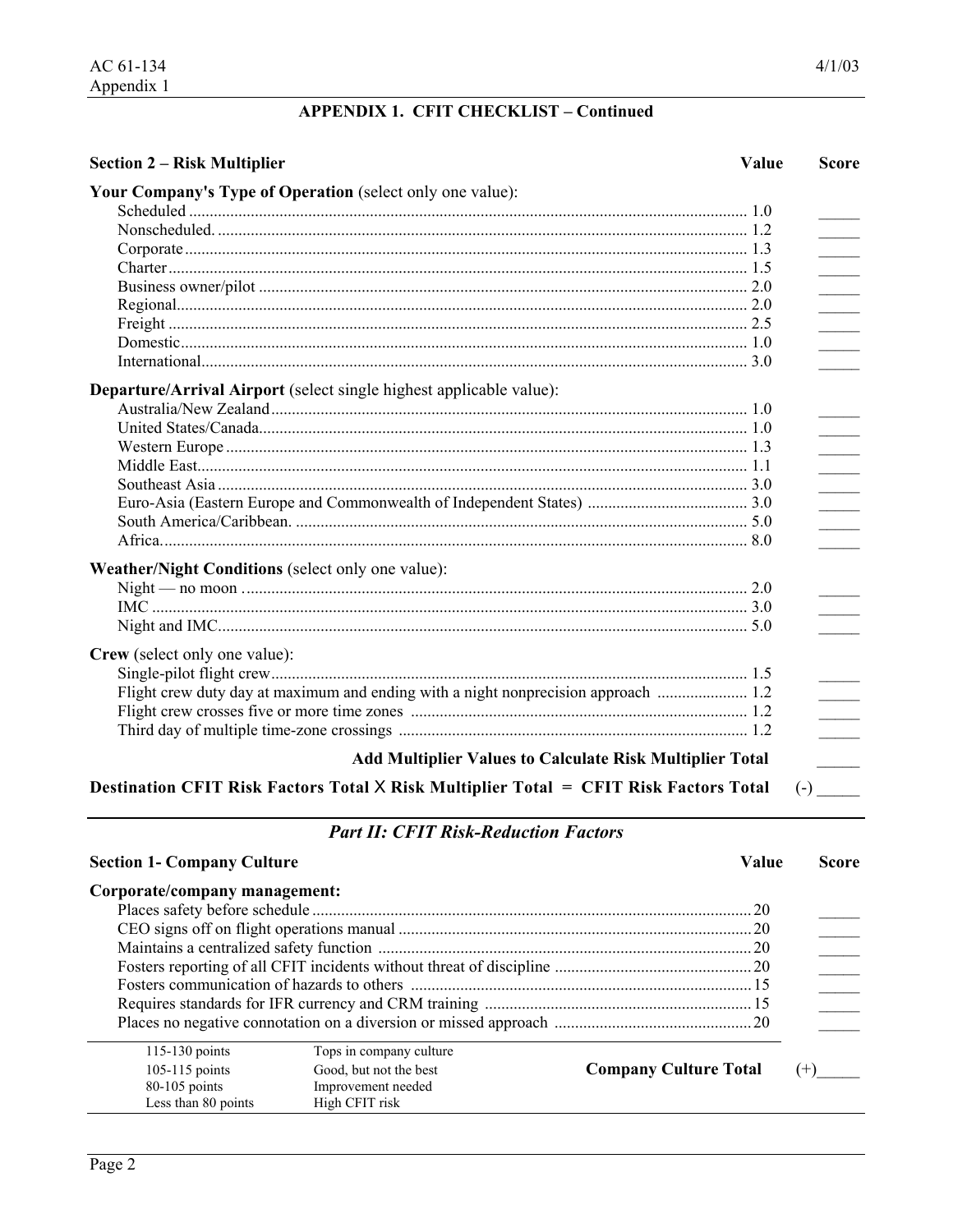# **APPENDIX 1. CFIT CHECKLIST – Continued**

| <b>Section 2 - Flight Standards</b>                                                   |                                                                                  |       | <b>Score</b>                |
|---------------------------------------------------------------------------------------|----------------------------------------------------------------------------------|-------|-----------------------------|
| Specific procedures are written for:                                                  |                                                                                  |       |                             |
|                                                                                       |                                                                                  |       |                             |
|                                                                                       |                                                                                  |       |                             |
|                                                                                       |                                                                                  |       |                             |
| Ensuring pilot(s) understand that ATC is using radar or radar coverage exists 20      |                                                                                  |       | $\mathcal{L}^{\mathcal{L}}$ |
|                                                                                       |                                                                                  |       |                             |
|                                                                                       |                                                                                  |       |                             |
|                                                                                       |                                                                                  |       |                             |
|                                                                                       | Briefing and observing MSA circles on approach charts as part of plate review 10 |       |                             |
|                                                                                       |                                                                                  |       |                             |
|                                                                                       |                                                                                  |       |                             |
|                                                                                       | Independent verification by PNF of minimum altitude during                       |       |                             |
|                                                                                       |                                                                                  |       |                             |
|                                                                                       | Requiring approach/departure procedure charts with terrain                       |       |                             |
|                                                                                       |                                                                                  |       |                             |
|                                                                                       |                                                                                  |       |                             |
|                                                                                       |                                                                                  |       | $\mathcal{L}^{\text{max}}$  |
|                                                                                       |                                                                                  |       |                             |
|                                                                                       | Ensuring a sterile (free from distraction) cockpit, especially during            |       |                             |
|                                                                                       |                                                                                  |       |                             |
|                                                                                       | Crew rest, duty times and outer considerations especially                        |       |                             |
|                                                                                       |                                                                                  |       |                             |
|                                                                                       |                                                                                  |       |                             |
| Route and familiarization checks for new pilots                                       |                                                                                  |       |                             |
|                                                                                       |                                                                                  |       |                             |
|                                                                                       |                                                                                  |       |                             |
|                                                                                       |                                                                                  |       |                             |
|                                                                                       |                                                                                  |       |                             |
|                                                                                       | First officer to fly night or IMC approaches and the captain to                  |       |                             |
|                                                                                       |                                                                                  |       |                             |
|                                                                                       | Jump-seat pilot (or engineer or mechanic) to help monitor terrain clearance      |       |                             |
|                                                                                       |                                                                                  |       |                             |
|                                                                                       |                                                                                  |       |                             |
| 300-335 points                                                                        | Tops in CFIT flight standards                                                    |       |                             |
| 270-300 points                                                                        | <b>Flight Standards Total</b><br>Good, but not the best                          |       | $(+)$                       |
| 200-270 points                                                                        | Improvement needed                                                               |       |                             |
| Less than 200                                                                         | High CFIT risk                                                                   |       |                             |
| <b>Section 3 - Hazard Awareness and Training</b>                                      |                                                                                  | Value | <b>Score</b>                |
| Your company reviews training with the training department or training contractor  10 |                                                                                  |       |                             |
|                                                                                       | Your company's pilots are reviewed annually about the following:                 |       |                             |
|                                                                                       |                                                                                  |       |                             |
| Reasons for and examples of how the procedures can detect a CFIT "trap"30             |                                                                                  |       |                             |
|                                                                                       |                                                                                  |       |                             |
|                                                                                       |                                                                                  |       |                             |
|                                                                                       |                                                                                  |       |                             |
|                                                                                       |                                                                                  |       |                             |
|                                                                                       |                                                                                  |       |                             |
|                                                                                       |                                                                                  |       |                             |

You have an incident/exceedance review and reporting program....................................................20 \_\_\_\_\_

terrain clearance has been compromised ..................................................................................20 \_\_\_\_\_

Your organization investigates every instance in which minimum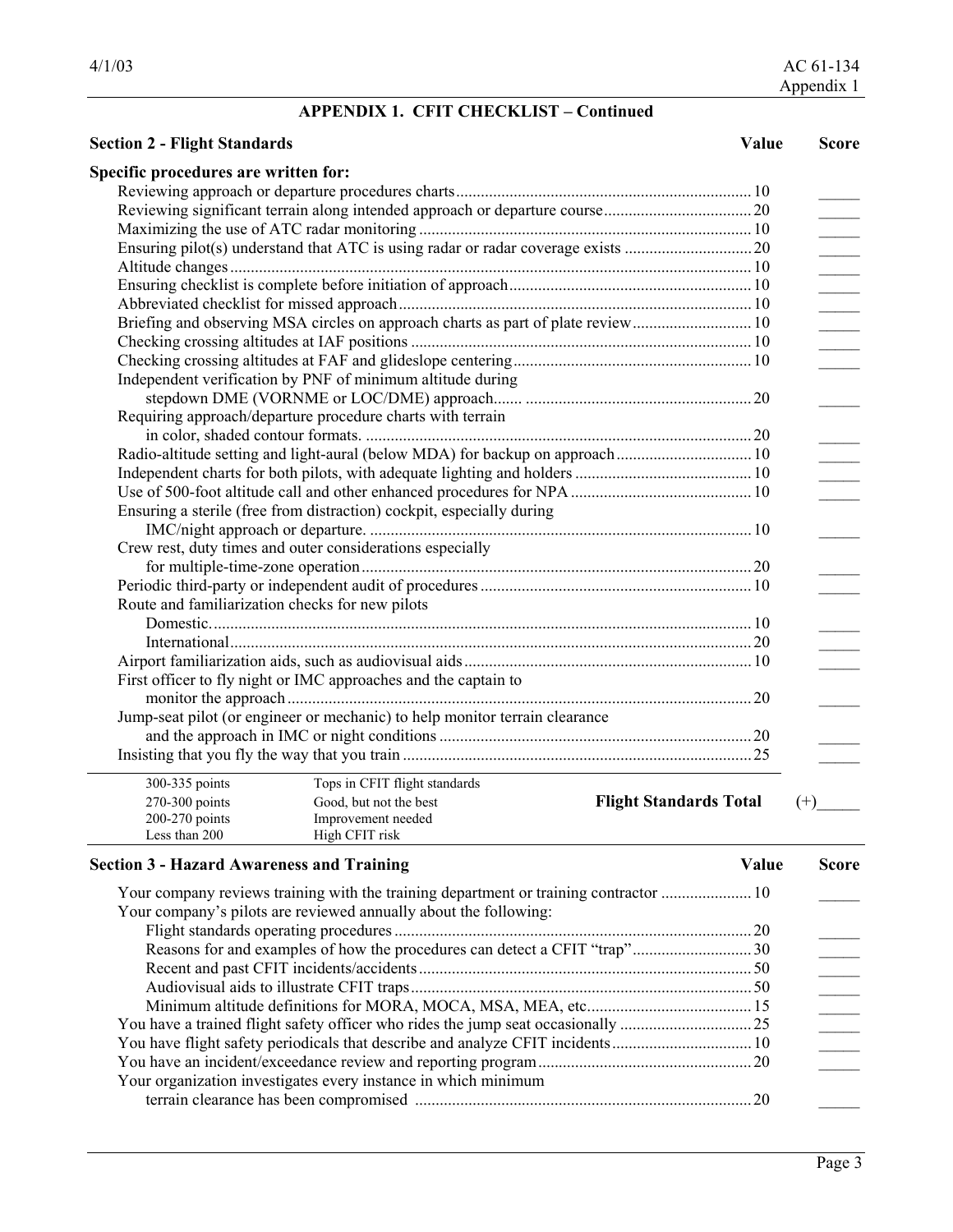# **APPENDIX 1. CFIT CHECKLIST – Continued**

|                |                        | $-40$                                      |  |
|----------------|------------------------|--------------------------------------------|--|
| 285-315 points | Tops in CFIT training  |                                            |  |
| 250-285 points | Good, but not the best | <b>Hazard Awareness and Training Total</b> |  |
| 190-250 points | Improvement needed     |                                            |  |
| Less than 190  | High CFIT risk         |                                            |  |

# **Section 4 – Aircraft Equipment Value Score**  Radio altimeter with cockpit display of full 2,500-foot range - captain only...................................20 \_\_\_\_\_ Radio altimeter with cockpit display of full 2,500-foot range - copilot ...........................................10 \_\_\_\_\_ First-generation GPWS ....................................................................................................................20 \_\_\_\_\_ Second-generation GPWS or better..................................................................................................30 \_\_\_\_\_ GPWS with all approved modifications, data tables and service bulletins to reduce false warnings..............................................................................................10 \_\_\_\_\_ Navigation display and FMS............................................................................................................10 \_\_\_\_\_ Limited number of automated altitude callouts................................................................................10 \_\_\_\_\_ Radio-altitude automated callouts for nonprecision approach (not heard on ILS approach) and procedure...............................................................10 \_\_\_\_\_ Preselected radio altitudes to provide automated callouts that would not be heard during normal nonprecision approach........................................................10 \_\_\_\_\_ Barometric altitudes and radio altitudes to give automated "decision" or "minimums" callouts...........................................................................................10 \_\_\_\_\_ An automated excessive "bank angle" callout..................................................................................10 \_\_\_\_\_ Auto flight/vertical speed mode ...................................................................................................... -10 \_\_\_\_\_ Auto flight/vertical speed mode with no GPWS ............................................................................. -20 \_\_\_\_\_ GPS or other long-range navigation equipment to supplement NDB-only approach...................................................................................................................15 \_\_\_\_\_ Terrain-navigation display................................................................................................................20 \_\_\_\_\_ Ground-mapping radar. ....................................................................................................................10 \_\_\_\_\_ 175-195 points Excellent equipment to minimize CFIT risk 155-175 points Good, but not the best Aircraft Equipment Total  $(+)$  \* Improvement needed Less than 115 High CFIT risk Company Culture  $\qquad$  + Flight Standards  $\qquad$  + Hazard Awareness and Training **+Aircraft Equipment = CFIT Risk-reduction Factors Total (+)\_\_\_\_\_\_\_\_ \*If any section in Part II scores less than "Good," a thorough review is warranted**

**of that aspect of the company's operation.** 

# *Part III: Your CFIT Risk*

Part I CFIT Risk Factors Total (-)  $+$  Part II CFIT Risk-reduction Factors Total (+)

**= CFIT Risk Score (±)\_\_\_\_\_\_**

#### **A negative CFIT Risk Score indicates a significant threat; review the sections in Part II and determine what changes and improvements can be made to reduce CFIT risk.**

In the interest of aviation safety, this checklist may be reprinted in whole or in part, but credit must be given to Flight Safety Foundation. To request more information or to offer comments about the FSF CFIT Checklist, contact James M.. Burin, director of technical programs, Flight Safety Foundation, 601 Madison Street, Suite 300, Alexandria, VA 22314 U.S., Telephone: +1 (703) 739-6700 • Fax: +1 (703) 739-6708.

FSF CFIT Checklist © 1994 Flight Safety Foundation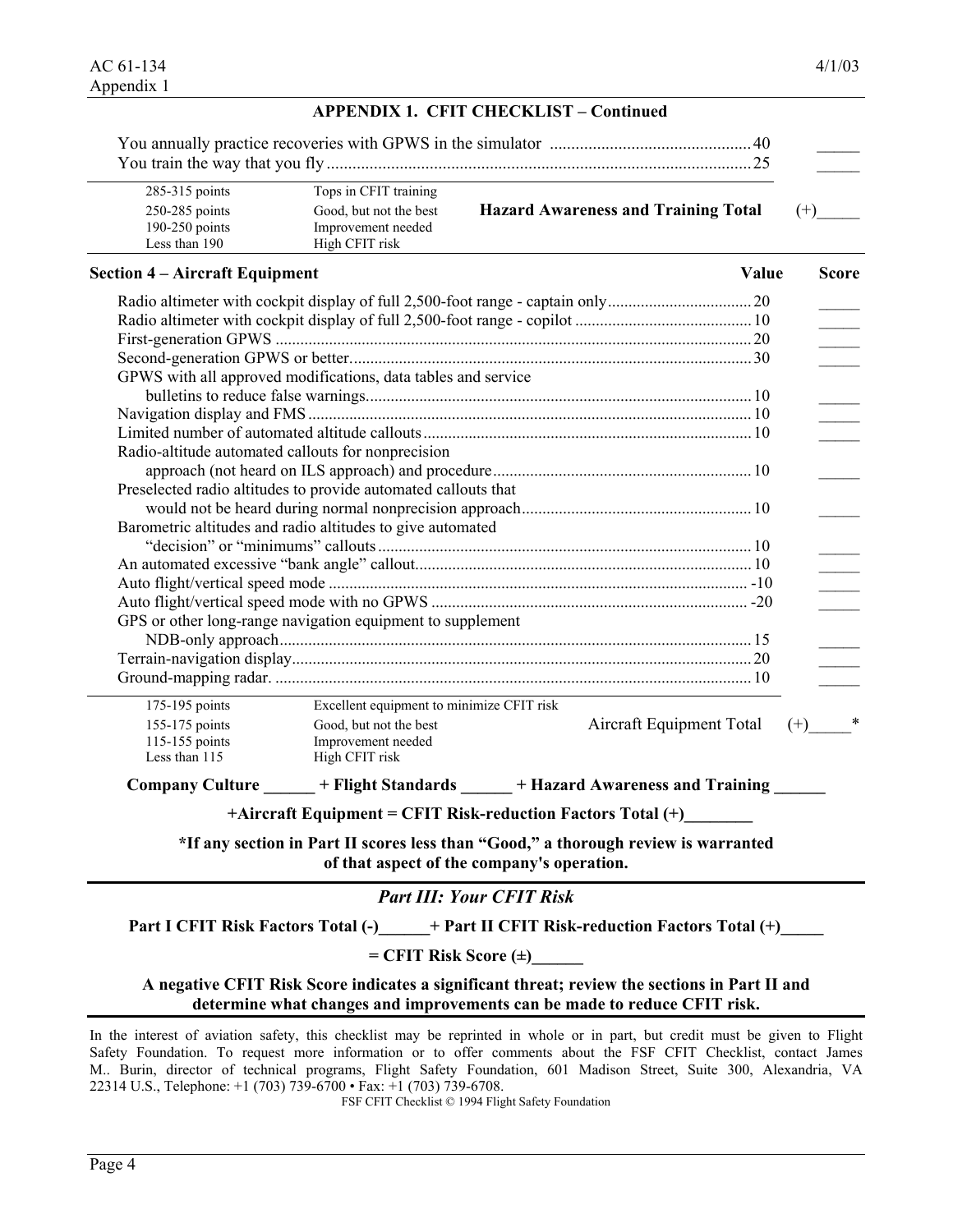#### **APPENDIX 2. AERONAUTICAL INFORMATION MANUAL, EXCERPTS**

Excerpts from the Aeronautical Information Manual are reprinted below. They contain information that GA pilots should be aware of when operating at low altitude.

*[Some additional editorial comments have been added to a few paragraphs to highlight certain CFIT risks or possible operating methods to reduce such risks. Aviation will always have an element of risk. A knowledgeable pilot will try to reduce these risks to an acceptable level. These additional comments are in italic and identified as AC Comments.]*

#### **7-5-3, OBSTRUCTIONS TO FLIGHT.**

**a. General.** Many structures exist that could significantly affect the safety of your flight when operating below 500 feet AGL, and particularly below 200 feet AGL. While 14 CFR Part 91.119 allows flight below 500 AGL when over sparsely populated areas or open water, such operations are very dangerous. At and below 200 feet AGL there are numerous power lines, antenna towers, etc., that are not marked and lighted as obstructions and therefore may not be seen in time to avoid a collision. Notices to Airmen (NOTAM) are issued on those lighted structures experiencing temporary light outages. However, some time may pass before the FAA is notified of these outages, and a NOTAM issued, thus pilot vigilance is imperative.

**b. Antenna Towers.** Extreme caution should be exercised when flying less than 2,000 feet AGL because of numerous skeletal structures, such as radio and television antenna towers, that exceed 1,000 feet AGL with some extending higher than 2,000 feet AGL. Most skeletal structures are supported by guy wires which are very difficult to see in good weather and can be invisible at dusk or during periods of reduced visibility. These wires can extend about 1,500 feet horizontally from a structure; therefore, all skeletal structures should be avoided horizontally by at least 2,000 feet. Additionally, new towers may not be on your current chart because the information was not received prior to the printing of the chart.

*[Every pilot must remember that not every tower has to be published on aeronautical charts. Chart clutter may limit the printing of some towers. Other towers are not required to be listed because they are not tall enough. A builder may simply not report a new tower. Equally dangerous is a new tower's position may be wrong. Because of these factors, pilots are cautioned to be particularly careful when operating at low altitude. The "see and avoid" rule becomes critical close to the ground. A lesson taken from the helicopter community is to fly overhead at a safe altitude and check the area for towers and hazards before descending to a lower altitude where a CFIT accident is likely to occur.]*

#### *[AC Comment*: *In some cases, the information is published in the next Airport/Facility Directory's Aeronautical Chart Bulletin section, but the pilot fails to make the necessary corrections to the chart.]*

**c. Overhead Wires.** Overhead transmission and utility lines often span approaches to runways, natural flyways such as lakes, rivers, gorges, and canyons, and cross other landmarks pilots frequently follow such as highways, railroad tracks, etc. As with antenna towers, these high voltage/power lines or the supporting structures of these lines may not always be readily visible and the wires may be virtually impossible to see under certain conditions. In some locations, the supporting structures of overhead transmission lines are equipped with unique sequence flashing white strobe light systems to indicate that there are wires between the structures. However, many power lines do not require notice to the FAA and, therefore, are not marked and/or lighted. Many of those that do require notice do not exceed 200 feet AGL or meet the Obstruction Standard of 14 CFR Part 77 and, therefore, are not marked and/or lighted.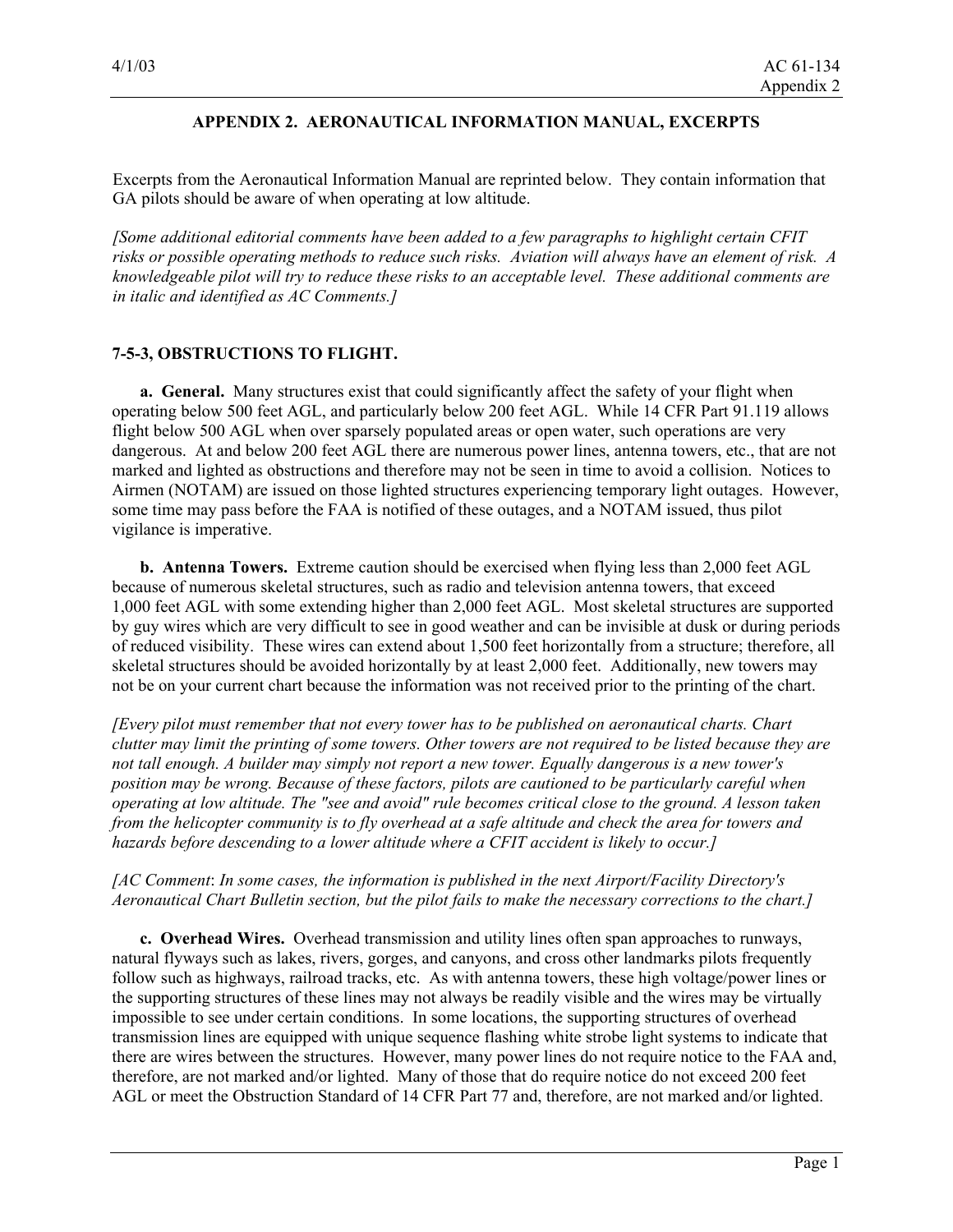All pilots are cautioned to remain extremely vigilant for these power lines or their supporting structures when following natural flyways or during the approach and landing phase. This is particularly important for seaplane and/or float equipped aircraft when landing on, or departing from, unfamiliar lakes or rivers.

**d. Other Objects/Structures.** There are other objects or structures that could adversely affect your flight such as construction cranes near an airport, newly constructed buildings, new towers, etc. Many of these structures do not meet charting requirements or may not yet be charted because of the charting cycle. Some structures do not require obstruction marking and/or lighting and some may not be marked and lighted even though the FAA recommended it.

# **7-5-4. AVOID FLIGHT BENEATH UNMANNED BALLOONS.**

**a.** The majority of unmanned free balloons currently being operated have, extending below them, either a suspension device to which the payload or instrument package is attached, or a trailing wire antenna, or both. In many instances, these balloon subsystems may be invisible to the pilot until the aircraft is close to the balloon, thereby creating a potentially dangerous situation. Therefore, good judgment on the part of the pilot dictates that aircraft should remain well clear of all unmanned free balloons and flight below them should be avoided at all times.

**b.** Pilots are urged to report any unmanned free balloons sighted to the nearest FAA ground facility with which communication is established. Such information will assist FAA ATC facilities to identify and flight follow unmanned free balloons operating in the airspace.

*[AC Comment: In addition to unmanned free balloons, the U.S. Government operates unmarked balloons thousands of feet into the sky tethered to cables. These balloons are contained in published restricted areas. Located primarily along the southern U.S. border, pilots are advised to check their charts for the location of these unmarked tethered balloons when flying through areas they are not familiar with. These balloons may be at an altitude of more than 10,000 feet AGL.]*

# **7-5-5. MOUNTAIN FLYING.**

**a.** Your first experience of flying over mountainous terrain (particularly if most of your flight time has been over the flatlands of the Midwest) could be a never-to-be-forgotten nightmare if proper planning is not done and if you are not aware of the potential hazards awaiting. Those familiar section lines are not present in the mountains; those flat, level fields for forced landings are practically nonexistent; abrupt changes in wind direction and velocity occur; severe updrafts and downdrafts are common, particularly near or above abrupt changes of terrain such as cliffs or rugged areas; even the clouds look different and can build up with startling rapidity. Mountain flying need not be hazardous if you follow the recommendations below.

#### *[AC Comment*: *As in all types of new flying, you should find a qualified and currently certificated flight instructor for a local area checkout.]*

**b.** File a flight plan. Plan your route to avoid topography which would prevent a safe forced landing. The route should be over populated areas and well-known mountain passes. Sufficient altitude should be maintained to permit gliding to a safe landing in the event of engine failure.

**c.** Don't fly a light aircraft when the winds aloft, at your proposed altitude, exceed 35 miles per hour. Expect the winds to be of much greater velocity over mountain passes than reported a few miles from them. Approach mountain passes with as much altitude as possible. Downdrafts of from 1,500 to 2,000 feet per minute are not uncommon on the leeward side.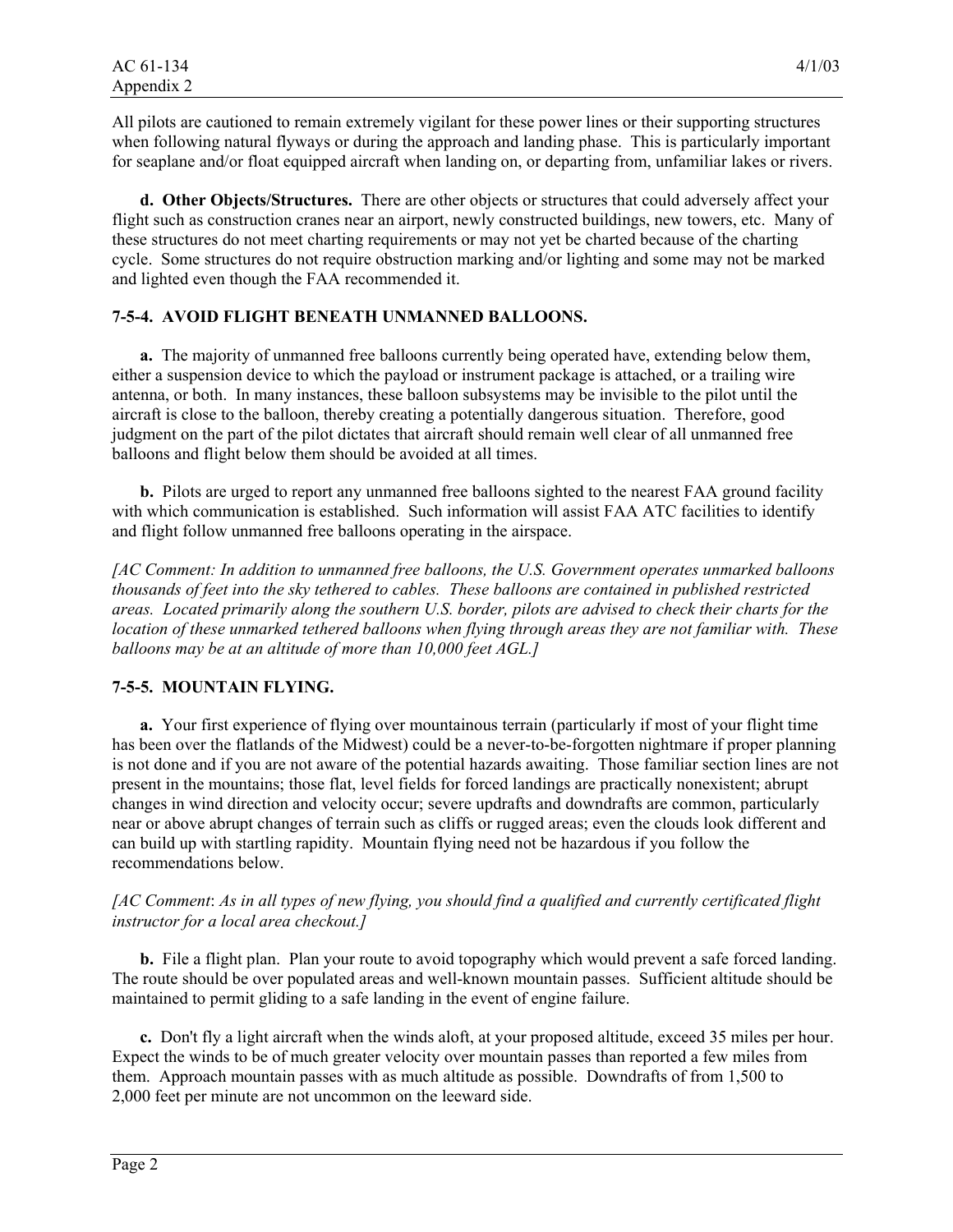**d.** Don't fly near or above abrupt changes in terrain. Severe turbulence can be expected, especially in high wind conditions.

**e.** Some canyons run into a dead end. Don't fly so far up a canyon that you get trapped. ALWAYS BE ABLE TO MAKE A 180 DEGREE TURN!

**f.** VFR flight operations may be conducted at night in mountainous terrain with the application of sound judgment and common sense. Proper pre-flight planning, giving ample consideration to winds and weather, knowledge of the terrain and pilot experience in mountain flying are prerequisites for safety of flight. Continuous visual contact with the surface and obstructions is a major concern and flight operations under an overcast or in the vicinity of clouds should be approached with extreme caution.

**g.** When landing at a high altitude field, the same indicated airspeed should be used as at low elevation fields. *Remember:* that due to the less dense air at altitude, this same indicated airspeed actually results in higher true airspeed, a faster landing speed, and more important, a longer landing distance. During gusty wind conditions which often prevail at high altitude fields, a power approach and power landing is recommended. Additionally, due to the faster groundspeed, your takeoff distance will increase considerably over that required at low altitudes.

**h. Effects of Density Altitude.** Performance figures in the aircraft owner's handbook for length of takeoff run, horsepower, rate of climb, etc., are generally based on standard atmosphere conditions (59 degrees Fahrenheit (15 degrees Celsius), pressure 29.92 inches of mercury) at sea level. However, inexperienced pilots, as well as experienced pilots, may run into trouble when they encounter an altogether different set of conditions. This is particularly true in hot weather and at higher elevations. Aircraft operations at altitudes above sea level and at higher than standard temperatures are commonplace in mountainous areas. Such operations quite often result in a drastic reduction of aircraft performance capabilities because of the changing air density. Density altitude is a measure of air density. It is not to be confused with pressure altitude, true altitude, or absolute altitude. It is not to be used as a height reference, but as a determining criteria in the performance capability of an aircraft. Air density decreases with altitude. As air density decreases, density altitude increases. The further effects of high temperature and high humidity are cumulative, resulting in an increasing high-density altitude condition. Highdensity altitude reduces all aircraft performance parameters. To the pilot, this means that the normal horsepower output is reduced, propeller efficiency is reduced and a higher true airspeed is required to sustain the aircraft throughout its operating parameters. It means an increase in runway length requirements for takeoff and landings, and decreased rate of climb. An average small airplane, for example, requiring 1,000 feet for takeoff at sea level under standard atmospheric conditions will require a takeoff run of approximately 2,000 feet at an operational altitude of 5,000 feet.

#### **NOTE: A turbo-charged aircraft engine provides some slight advantage in that it provides sea level horsepower up to a specified altitude above sea level.**

*[AC Comment: A turbo-charged aircraft can provide a significant operating advantage if operated within its approved limitations. In some cases, a turbo-charged, high performance aircraft may be the only safe way to fly into and out of some mountain landing areas.]* 

(1) Density Altitude Advisories. At airports with elevations of 2,000 feet and higher, control towers and FSSs will broadcast the advisory "Check Density Altitude" when the temperature reaches a predetermined level. These advisories will be broadcast on appropriate tower frequencies or, where available, ATIS. FSSs will broadcast these advisories as a part of Local Airport Advisory, and on TWEB.